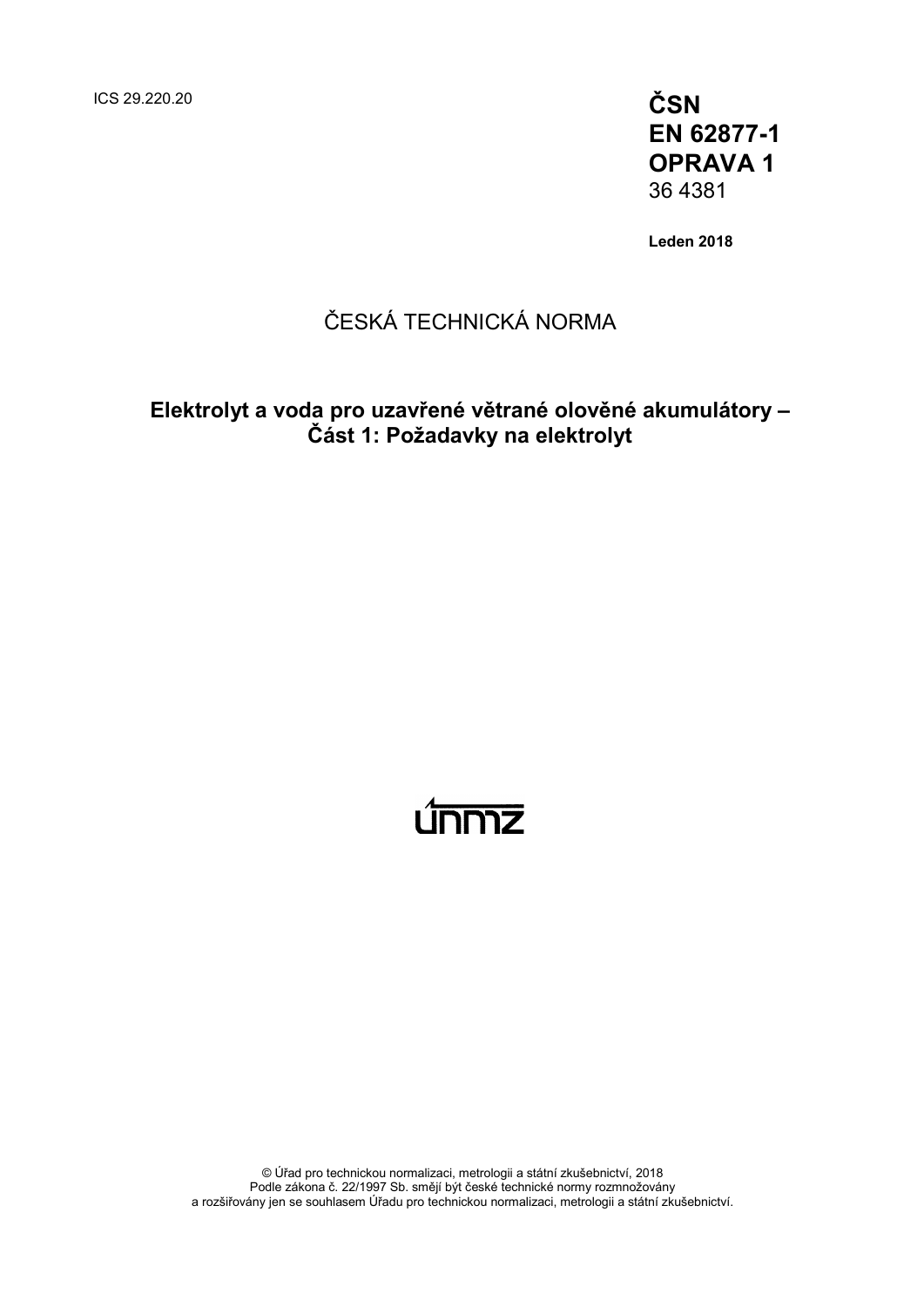ČSN EN 62877-1/Opr. 1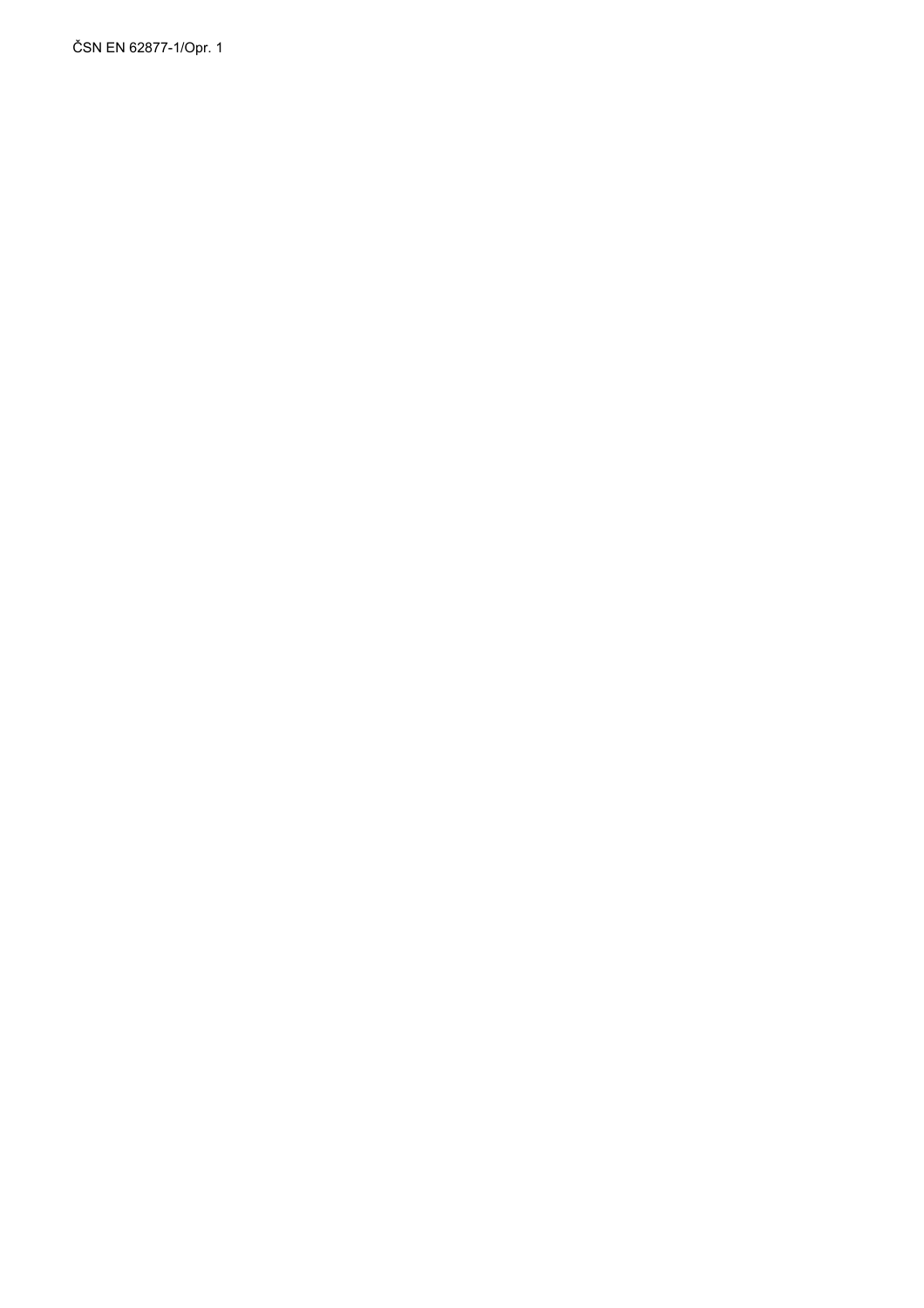### **EN 62877-1:2016/AC:2017-05** ČSN EN 62877-1/Opr. 1

# EUROPEAN STANDARD NORME EUROPÉENNE EUROPÄISCHE NORM

May 2017

ICS 29.220.20

English Version

#### Electrolyte and water for vented lead acid accumulators - Part 1: Requirements for electrolyte (IEC 62877-1:2016/COR1:2017)

Electrolyte et eau pour accumulateurs plomb-acide ouverts - Partie 1: Exigences pour l'électrolyte (IEC 62877-1:2016/COR1:2017)

Elektrolyte und Wasser für geschlossene Blei-Säure-Batterien - Teil 1: Anforderungen an Elektrolyte (IEC 62877-1:2016/COR1:2017)

This corrigendum becomes effective on 26 May 2017 for incorporation in the English language version of the EN.



European Committee for Electrotechnical Standardization Comité Européen de Normalisation Electrotechnique Europäisches Komitee für Elektrotechnische Normung

**CEN-CENELEC Management Centre: Avenue Marnix 17, B-1000 Brussels** 

© 2017 CENELEC All rights of exploitation in any form and by any means reserved worldwide for CENELEC Members.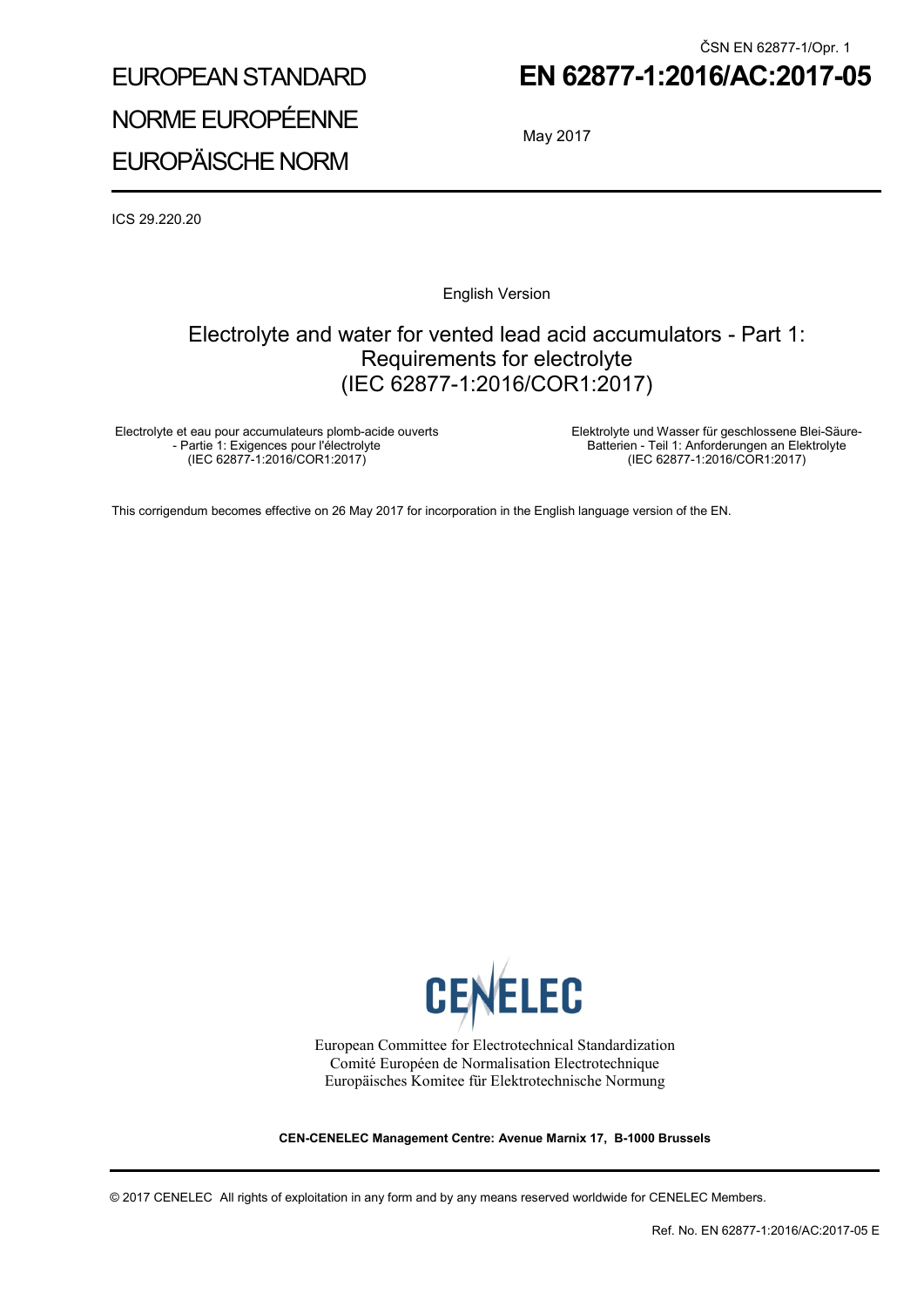EN 62877-1:2016/AC:2017-05

ČSN EN 62877-1/Opr. 1

#### **Endorsement notice**

The text of the corrigendum IEC 62877-1:2016/COR1:2017 was approved by CENELEC as EN 62877-1:2016/AC:2017-05 without any modification.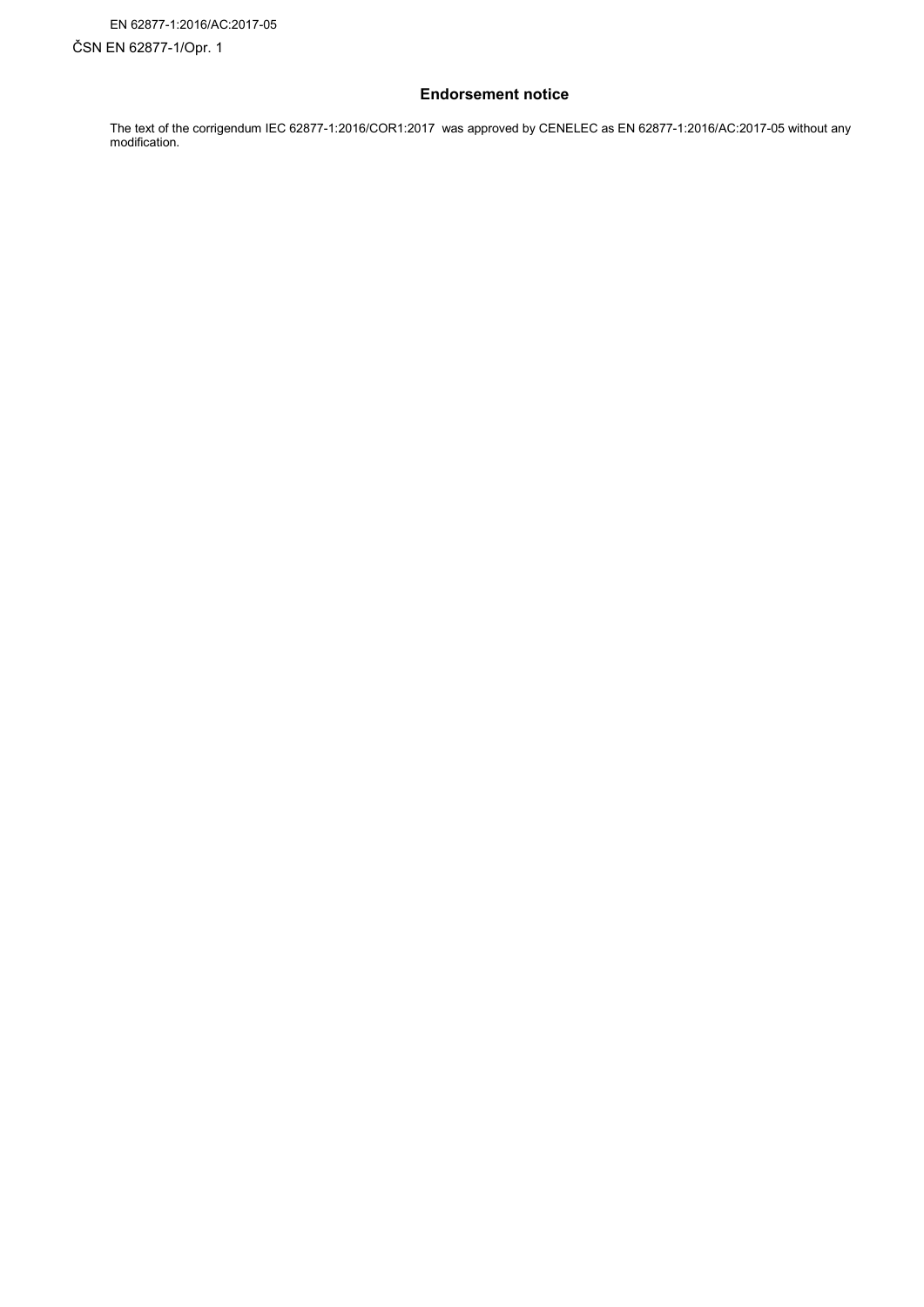IEC 62877-1:2016/COR1:2017 – 1 – © IEC 2017

# INTERNATIONAL ELECTROTECHNICAL COMMISSION COMMISSION ÉLECTROTECHNIQUE INTERNATIONALE

\_\_\_\_\_\_\_\_\_\_\_\_

**IEC 62877-1 Edition 1.0 2016-01**

**IEC 62877-1 Édition 1.0 2016-01**

**Electrolyte and water for vented lead acid accumulators –** 

**Électrolyte et eau pour accumulateurs plombacide ouverts –** 

**Part 1: Requirements for electrolyte**

**Partie 1: Exigences pour l'électrolyte**

#### **CORRIGENDUM 1**

**Table 4 – Maximum allowed impurity of diluted acid as operating electrolyte for lead-acid batteries in the density range ≤ 1,30 kg/l** 

*Add, in the last column of line 8, the following three values in front of the dashed items:*

30 100 200

**Tableau 4 – Impuretés maximales admises dans l'acide dilué utilisé comme électrolyte de fonctionnement des batteries plomb-acide dans la plage de densités ≤ 1,30 kg/l**

*La correction ne concerne que le texte anglais.*